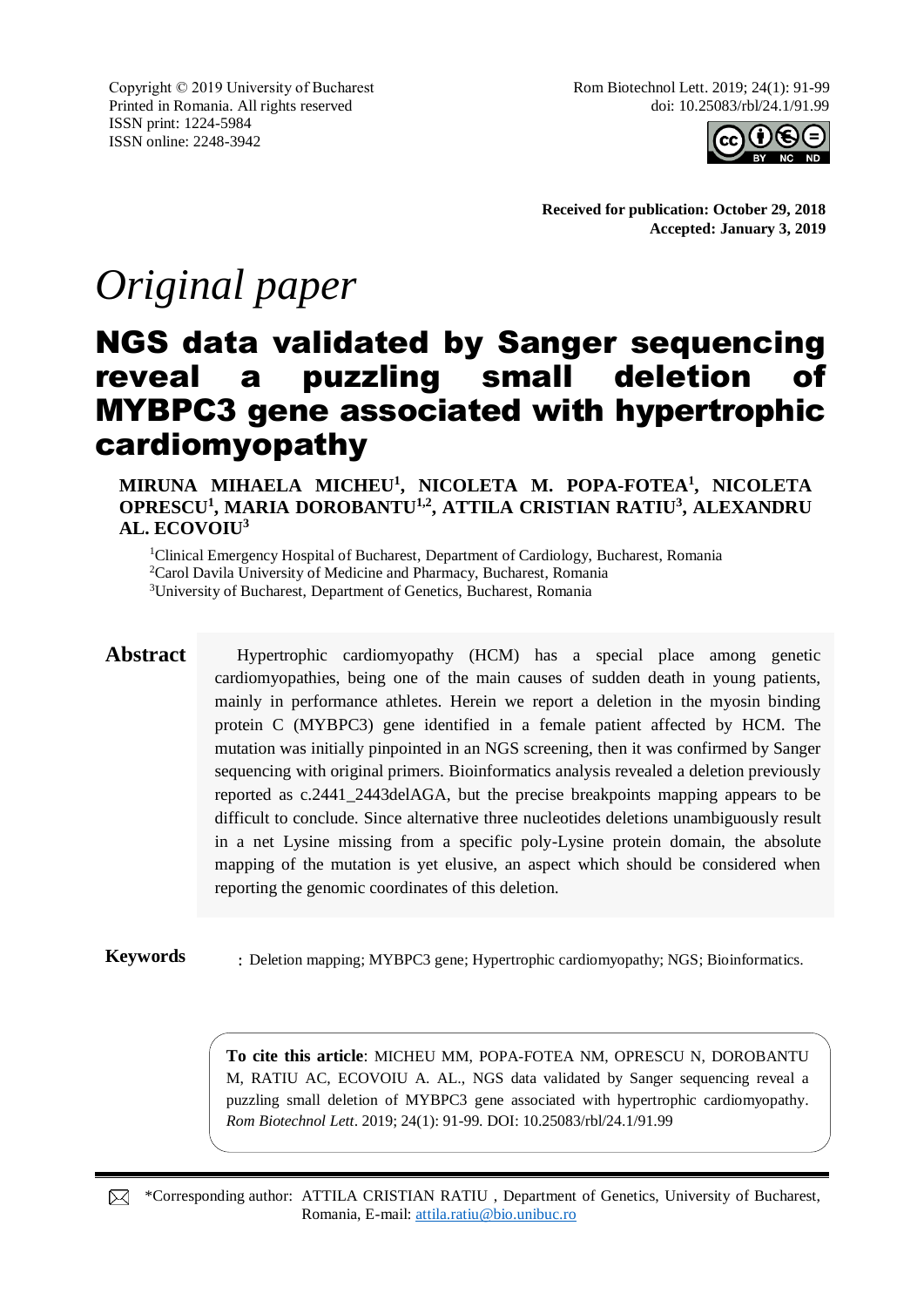#### **Introduction**

Hypertrophic cardiomyopathy (HCM) represents the leading structural cause of sudden cardiac death (SCD) at young ages, as well as in competitive athletes (MARON [1]), with an annual mortality among adults of 1-2% (PRIORI and BLOMSTROM-LUNDQVIST [2]). To date, over 1500 mutations in more than 11 causative genes have been identified (MARON & al. [3]). In more than half of cases the disease is caused by mutations in genes encoding for cardiac sarcomere proteins, the responsible mutation being inherited in an autosomal dominant pattern with variable expressivity and age-related penetrance (MARIAN [4], MARIAN and BRAUNWALD [5]). Mutations in the myosin binding protein C (MYBPC3) and beta-myosin heavy chain (MYH7) genes are the basis of up to 75% of the genotyped forms (ELLIOTT & al. [6], WALSH & al. [7]).

The genetic testing is currently acknowledged as a key step towards efficient management of patients with HCM. Importantly, the identification of the causative mutation in proband facilitates relatives' presymptomatic diagnosis and better prognosis through lifestyle modifications and timely targeted therapies (PRIORI and BLOMSTROM-LUNDQVIST [2]). On the other hand, the advent of next-generation sequencing (NGS) technologies allowed for a more comprehensive analysis of the links between phenotypes characteristic for various human genetic diseases and causative genetic mutations, represented especially by single nucleotide polymorphisms (SNPs) and small insertions and deletions. The Romanian population is poorly studied in terms of underlying genetic cause of inherited cardiac conditions, therefore our study stemmed from a real demand for genetic characterization of Romanian patients with HCM and their families.

sequencing results followed by a bioinformatics analysis, which revealed a deletion affecting the MYBPC3 gene. To our best knowledge, this mutation, symbolized as c.2441\_2443delAGA, is reported for the very first time in a Romanian HCM patient.

#### **Materials and Methods**

*Study subjects, disease criteria, and clinical evaluation*

The study was approved by the Ethics Committee of the Clinical Emergency Hospital of Bucharest, and performed in compliance with the principles of the Declaration of Helsinki. Written informed consent was obtained from all subjects.

The proband, as well as first-degree relatives underwent clinical work-up, including medical history, physical examination, 12-lead electrocardiogram, and two-dimensional transthoracic echocardiography. The diagnosis of HCM was established according to the European Society of Cardiology (ESC) criteria (ELLIOTT  $\&$  al. [6]). The ultrasound images were acquired using a Vivid E9 machine equipped with a 3.5-MHz probe (GE Healthcare), and subsequently analyzed off-line using dedicated software (GE EchoPAC). In index patient, a LV wall thickness of at least 15 mm detected by two-dimensional echocardiography in the absence of any other condition that could explain the hypertrophy was identified as HCM, while in first-degree relatives the cut-off value was 13 mm.

#### *DNA isolation*

Genomic DNA was isolated from the peripheral whole blood of one HCM patient and three first-degree relatives using MagCore Genomic DNA Whole Blood Kit (RBC Bioscience) following the manufacturer's protocol. The purity of resulted DNA was estimated with an Epoch spectrophotometer equipped with Gen5 software (BioTek). The DNA concentration was measured using the Qubit dsDNA HS assay kit (Life Technologies) the values ranging between 80-90 ng/ $\mu$ l. The extracted DNA was stored at -80°C (ULUF 490, Arctico Freezer) for later use in downstream applications.

#### *Targeted Next-Generation Sequencing*

In this paper, we describe NGS and Sanger Illumina MiSeq platform using TruSight Cardio Targeted sequencing was performed on an Sequencing Kit (Illumina) following the manufacturer's instructions. The procedure targets 47 core and emerging genes (including ACTA1, BRAF, CRYAB, FHL1, KLF10, MYBPC3, MYH7, MYO6, MYOZ2, PLN, RAF1, TNNT2, VCL, etc.) associated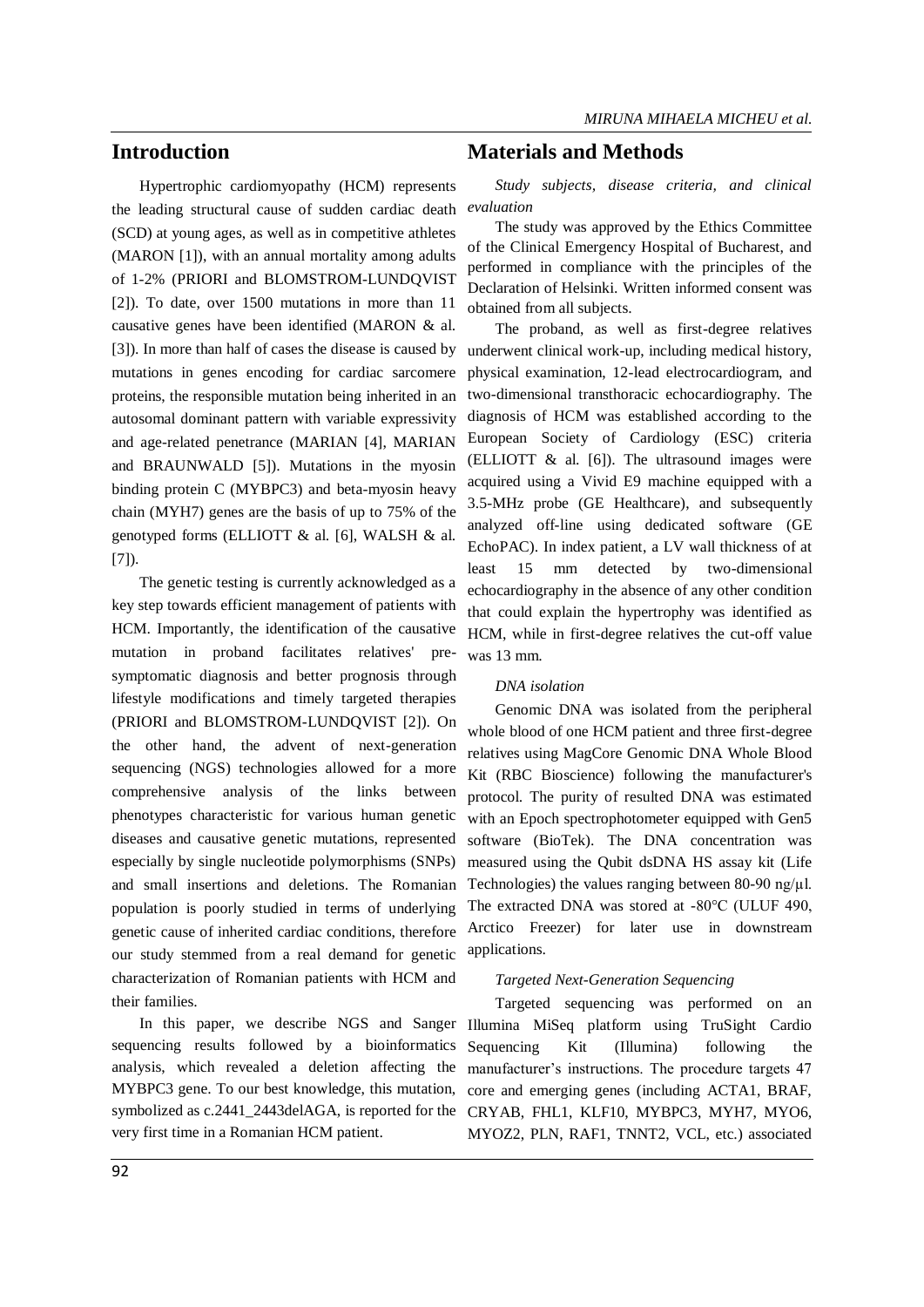with HCM and allowed a depth of coverage of minimum 20x for 99% of the target regions. An initial amount of 50 ng of proband DNA was used for optimal enrichment.

#### *Analysis of NGS variants*

The sequencing run generates data files that are used by MiSeq Reporter software (Illumina) to generate FASTQ files and to perform the alignment of reads against the reference human genome (GRCh37) using BWA-MEM, which is the latest version of Burrows-Wheeler Alignment algorithm (LI [8]). For variant calling was employed GATK and Variant Call Format (VCF) files are produced as output. VCF files were processed with VariantStudio v3.0 software (Illumina).

The pathogenicity of a variant was determined based on allele frequency (AF) in the population and considering also in silico prediction. First, the variants of the 47 genes related to HCM were filtered according to the AF in general population. Common variants having an  $AF > 1\%$  in the Exome Aggregation Consortium - ExAC (LEK & al. [9]) and the 1000 Genomes (http://www.internationalgenome.org) databases have been excluded. The mutations passing the frequency filter were analyzed individually; those included in the ClinVar repository as benign/likely benign were removed from the later analysis. The remaining variants were subjected to in silico analysis. To assess the potential functional impact of the identified mutation, we used two freely available online platforms: Protein variation effect analyzer - Provean (CHOI & al. [10]) and MutationTaster (http://www.mutationtaster.org/). A variant was considered to be functionally important if simultaneously marked as "deleterious" by Provean and "disease causing" by MutationTaster.

For variants classification in terms of clinical significance, we used the criteria issued in 2015 by American College of Medical Genetics and Genomics and the Association for Molecular Pathology (ACMG/AMP) (RICHARDS & al. [11]) and also the interpretation provided by CardioClassifier, a specific on-line decision-support tool (www.cardioclassifier.org).

#### *2.5. Variant databases and in silico tools*

We accessed the following variant databases: 1000 Genomes Project (http://www.internationalgenome.org), the Exome Variant Server from the NHLBI Exome Sequencing Project (ESP) (https://esp.gs.washington.edu/), ClinVar (https://www.ncbi.nlm.nih.gov/clinvar/).

In silico tools used in this study were as it follows: Provean (http://provean.jcvi.org/), MutationTaster (http://www.mutationtaster.org/), In-silico PCR (https://genome.ucsc.edu/), Cardio Classifier (https://www.cardioclassifier.org/).

#### *Sanger sequencing*

The mutation leading to a Lysine (Lys) deletion identified by NGS and supposed to have functional impact was further confirmed by Sanger sequencing. Also, a genetic testing for the presence of the mutation by Sanger sequencing was performed in selected firstdegree relatives of index patient (two sons and one brother).

The original primers used to amplify the fragment of genomic DNA comprising the mutation were manually designed. Subsequently, in-silico PCR online tool was used to verify the primer binding specificity. The nucleotide sequences of the primers were as it follows: forward primer (PF) - 5'TGCACAGTACAGTGGGAGCC3', reverse

primer (PR) - 5'ATGGCGTTGACCGCGTAGAC3'.

The PCR reactions were performed on a Veriti 96- Well Thermal Cycler (Applied Biosystems). The amplification of the target sequence was carried out with 2  $\mu$ l of DNA template, 0.5  $\mu$ M of each primer, 1 X Buffer (Promega), 3 mM MgCl2 (Promega), 0.25 mM dNTPs (Promega), 2.5 U PQ Taq polymerase (BioTeke Corporation) in a final volume of 25  $\mu$ l.

The PCR amplification program was run as it follows: 1 x (95 $\degree$ C - 10 minutes), 30 x (95 $\degree$ C - 30 sec, 59 °C - 30 sec,  $61$  °C - 30 sec), 1 x (72 °C - 5 minutes), hold at 4°C. The expected amplicon lengths are illustrated in Table 1.

| Table 1. Expected amplicons consecutive to PCR |                       |
|------------------------------------------------|-----------------------|
| reactions                                      |                       |
| <b>DNA</b>                                     | Amplicon lengths (bp) |
| Proband                                        | 301                   |
| Negative                                       | 304                   |
| control                                        |                       |
| <b>Brother</b>                                 | 301/304               |
| Son 1                                          | 301/304               |
| Son 2                                          | 301/304               |
|                                                |                       |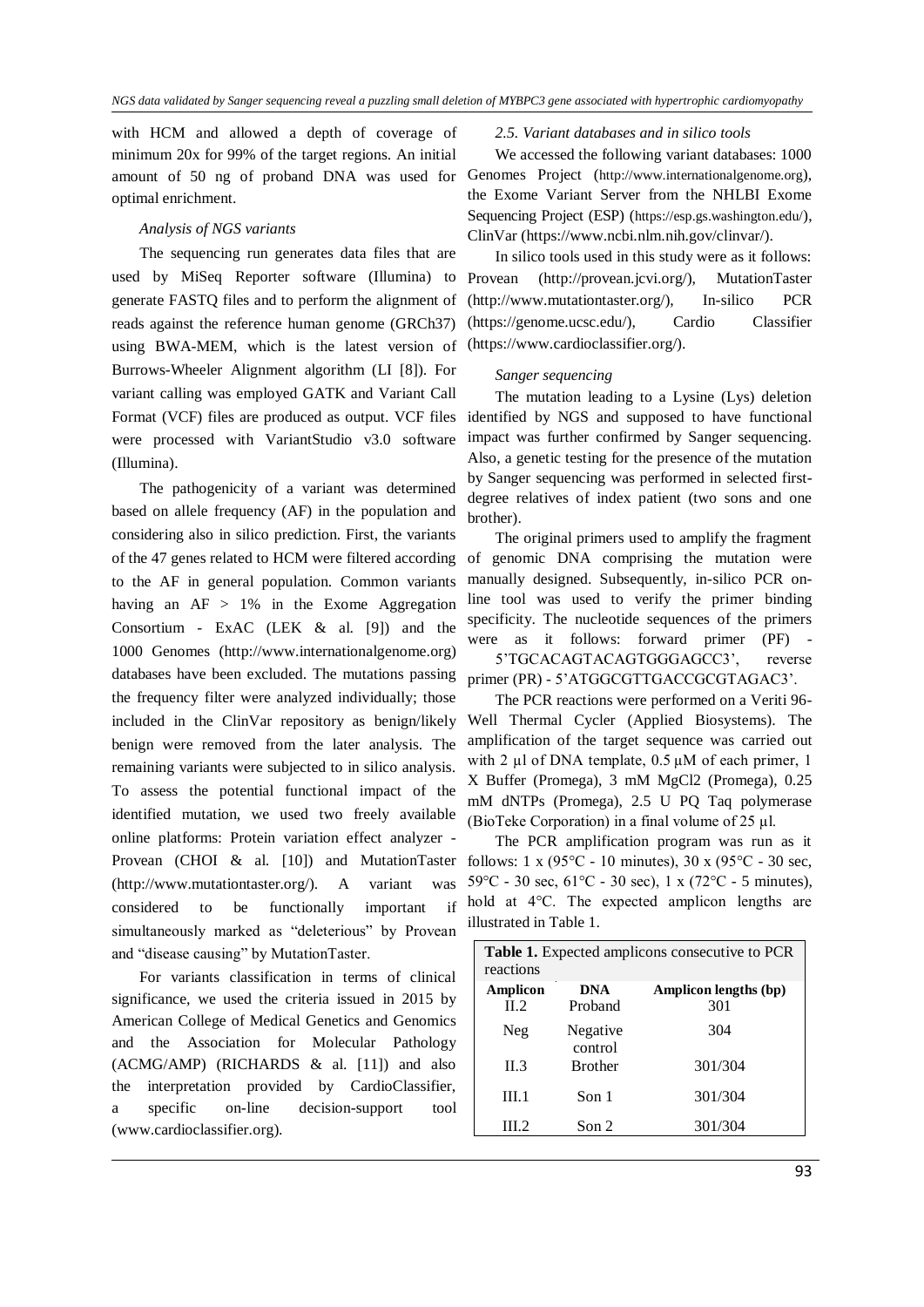manufacturer. For sequencing PCR, we used the Methods Development Kit (Beckman Coulter Life and PR), and  $4 \mu$ l of master mix in a final volume of exon 25 and spans the genomic interval  $47359101$ according to the following program: 30 x (96°C - 20 sec;  $55^{\circ}$ C - 20 sec;  $60^{\circ}$ C - 4 minutes), hold at  $4^{\circ}$ C.

The amplicons collections generated during sequencing PCR were purified using glycogen and ethanol mediated precipitation, resuspended in sample loading solution (Beckman Coulter Life Sciences), and System (Beckman Coulter Life Sciences).

nucleotide sequences were performed using the CEQ 8800 dedicated software (Beckman Coulter Life Sciences).

#### **Results**

#### 1. *Clinical features and pedigree description*

The proband (II.2) is a female patient of 49 years old, referred to our clinic for genetic testing. She has been diagnosed with HCM over 8 years ago, being under standard pharmacological therapy. Transthoracic echocardiography confirmed a LV asymmetrical hypertrophy with septum thickness of 20.5 mm in the absence of any other condition that could explain the hypertrophy. No clinical data were available for her parents, except that they died at the age of over 70 years old. She has a 53-year-old brother (II.3) who is asymptomatic and his echocardiogram showed no signs consistent with the disease. The two sons (24 and 16 years old respectively) of the proband are also asymptomatic with normal echocardiograms. No history of SCD has been recorded in the family.

2. *Mutation identification by targeted sequencing and data analysis*

Following the processing of VCF files, 69 variants were detected within the 47 genes. Three out of these the particular nucleotide structure of the gene region

PCR amplicons were visualized by capillary 69 mutations proved to have a lower than 1% electrophoresis with a QIAxcel system (Qiagen). The frequency in general population (according to ExAC amplicons were purified using the ExoSAP-IT PCR and 1000 Genomes databases). After discarding the Product Cleanup Reagent (Thermo Fisher Scientific) variants classified as benign/likely benign in the according to the protocol indicated by the ClinVar database, a heterozygous deletion in MYBPC3 gene was retained.

Sciences) procedure, where each reaction consisted in with MiSeq Reporter, the mutation in MYBPC3 0.6  $\mu$ l of purified DNA amplicon, 0.3  $\mu$ l of primer (PF consists in a deletion of 3 nucleotides (AGA) from 10 µl. The sequencing PCR reaction was performed on 47359103 (GRCh37). This deletion leads to the a Veriti 96-Well Thermal Cycler (Applied Biosystems) synthesis of a structurally modified protein by the According to sequencing data analysis performed deletion of one Lys residue at position 814. The mutation nomenclature according to Human Genome Variation Society (HGVS) is c.2441\_2443delAGA and p.Lys814del, respectively.

then sequenced with CEQ 8800 Genetic Analysis of Lys (Lys811, Lys812, Lys813, and Lys814). It Data collection and the primary analysis of the in the protein structure and the mutant protein is The corresponding protein, cMyBP-C, contains a short tandem repeat sequence consisting of 4 residues worth mentioning that this is the only poly-Lys domain characterized by a Lys loss.

> As revealed by MiSeq Reporter analysis, although the DNA deletion is not in-frame, at protein level it is equivalent to an in-frame mutation, because it coincidentally restores the serine codon (following the sequence of the 4 Lys) from the residues of the two adjacent codons (Figure 1).

**Fig. 1.** The figure depicts the partial nucleotide sequence of the sense strand of MYBPC3 coding for the poly-Lys domain (K811 to K814). Codons and corresponding amino acids are illustrated. The three deleted nucleotides according to MiSeq Reporter are underlined. With rectangles are marked the adjacent nucleotides that restore the serine codon, AGC. R – Arginine, K – Lysine, S – Serine, Y – Tyrosine.

The BWA-MEM alignment algorithm employed by MiSeq Reporter identified the coordinates of the mutation affecting the poly-Lys domain. A more detailed manual analysis reveals that actually, given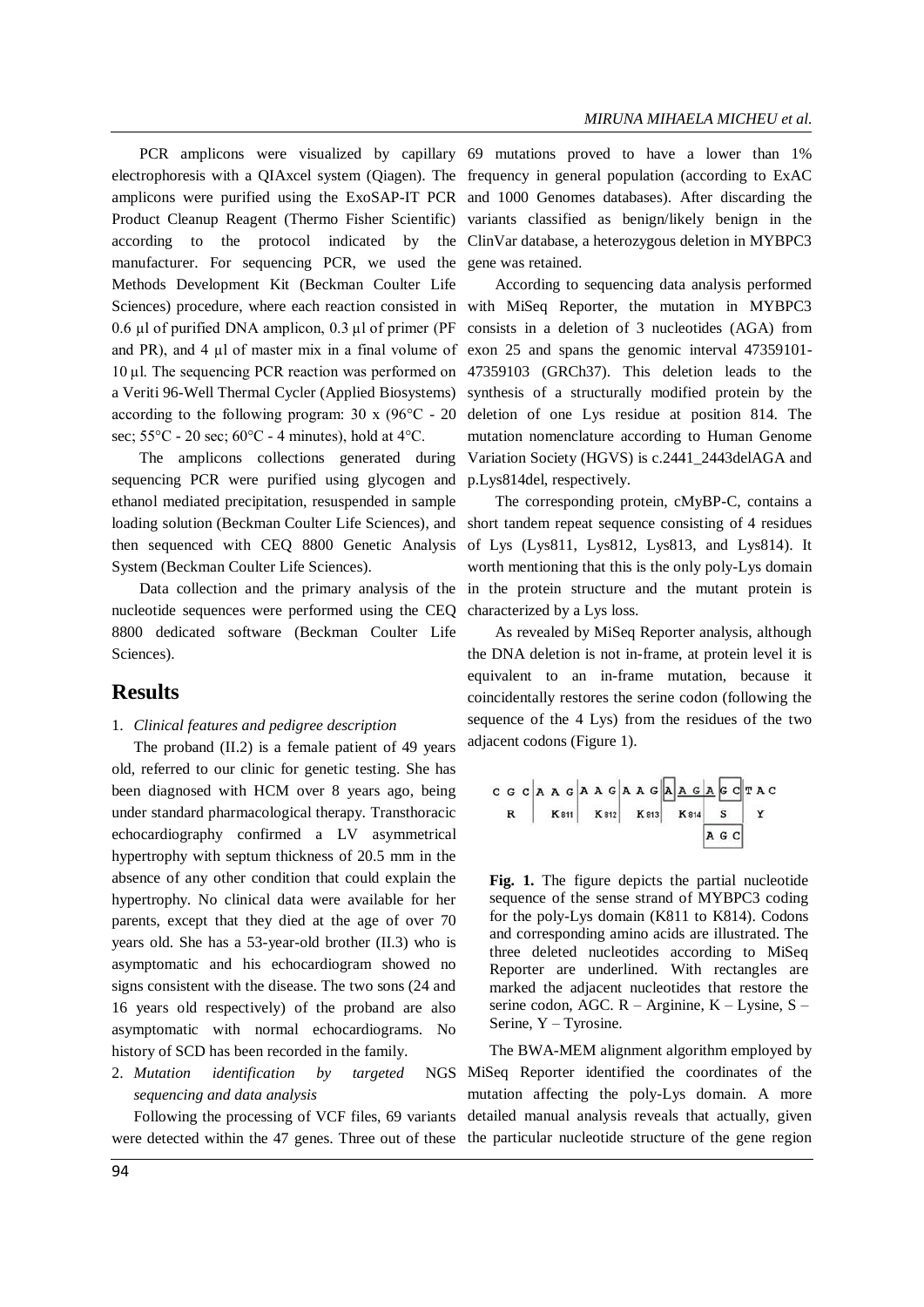precisely determine which triplet is actually deleted. Moreover, a new question arose regarding the true downstream the mutation. In Figure 2, the sequencing nature of the missing triplet, which may be either AGA chromatograms obtained from proband (Figure 2a) and or AAG. In addition, when we processed the FASTQ negative control (Figure 2b) are presented in a file using alternative genomics tools, which are comparative manner. Sense genomic strand is shown, exploiting different alignment algorithms, identified either c.2441\_2443delAGA mutation (with TCT or CTT, instead of AGA or AAG. Geneious Prime 2019.0.4), or c.2431-2433delAAG mutation corresponding to the deletion of Lys residue from the position 811 (with CLC Genomics Workbench 3.6.5). These data indicate that reporting the precise deletion coordinates by different alignment algorithms is rather a matter of convention than an absolute genomic reality. Single nucleotide sequences containing simulated AGA or AAG deletion within the poly-Lys domain were tested with BLAT (KENT [11]) and BLAST (ALTSCHUL  $\&$  al. [12]) implemented by UCSC Genome Browser and NCBI. The results between these regularly used alignment tools are also conflicting, BLAT identifying c.2431-2433delAAG mutation, while BLAST is detecting the c.2441\_2443delAGA mutation. Accordingly, a study reporting for the first time the identification in Finland of a Lys deletion within the poly-Lys domain, explicitly states that it is not possible to precisely know which AAG triplet is actually deleted  $(JÄÄSKELÄINEN & a. [13]),$  but the authors do not consider the alternative deletion of AGA instead. Nevertheless, in order to be consistent with the notations used in various databases, from now on we will use only the c.2441\_2443delAGA notation for naming the mutation.

In ExAC database, the AF of c.2441\_2443delAGA is reported with a frequency of 0.0323% in general population, and it was identified in 39 out of a total of 120,542 chromosomes tested. The presence of the respective mutant allele in homozygous condition was not reported. The deletion c.2441\_2443delAGA is absent from the control cohorts according to the ESP and 1000 Genomes databases. The deletion was predicted to be "deleterious" by Provean and "disease causing" by MutationTaster.

#### 3. *Sanger sequencing study of c.2441\_2443delAGA*

containing the short Lys repeat, it is not possible to accession number MH595891) which revealed a of apparently distinct DNA strands thus the deleted nucleotides are displayed as either



**Fig. 2.** Sequencing chromatograms showing the c.2441\_2443delAGA heterozygous mutation (a) and a wild type, control sequence (b). Forward strand of chromosome 11 is displayed, thus the deleted nucleotides triplet could be either TCT or CTT. Downstream the poly-[CTT] sequence, a mixed G/C position follows, marking the start of the region (indicated by the arrow) where the reading is characteristic for a mix of amplicons that either harbor a deletion or not. When sequencing the amplicon from the control patient, a normal profile was obtained.

Sanger sequencing demonstrated the presence of heterozygous variant c.2441\_2443delAGA in one of the two children (III.1). For the other two first-degree relatives (II.3, III.2) the variant is absent. Thus, the mutation was identified in two members of the family (II.2 and III.1), while the phenotype was displayed only by the proband. No clinical and genetic data were available for proband's parents.

#### **Discussions**

The presence of a heterozygous deletion of AAG or published in 1958 by the British pathologist Donald AGA triplets within c.2431-c.2443 region of MYBPC3 Teare (TEARE [14]). Since then, significant was confirmed by Sanger sequencing (GenBank advancements have been made in understanding the The "first modern description" of HCM was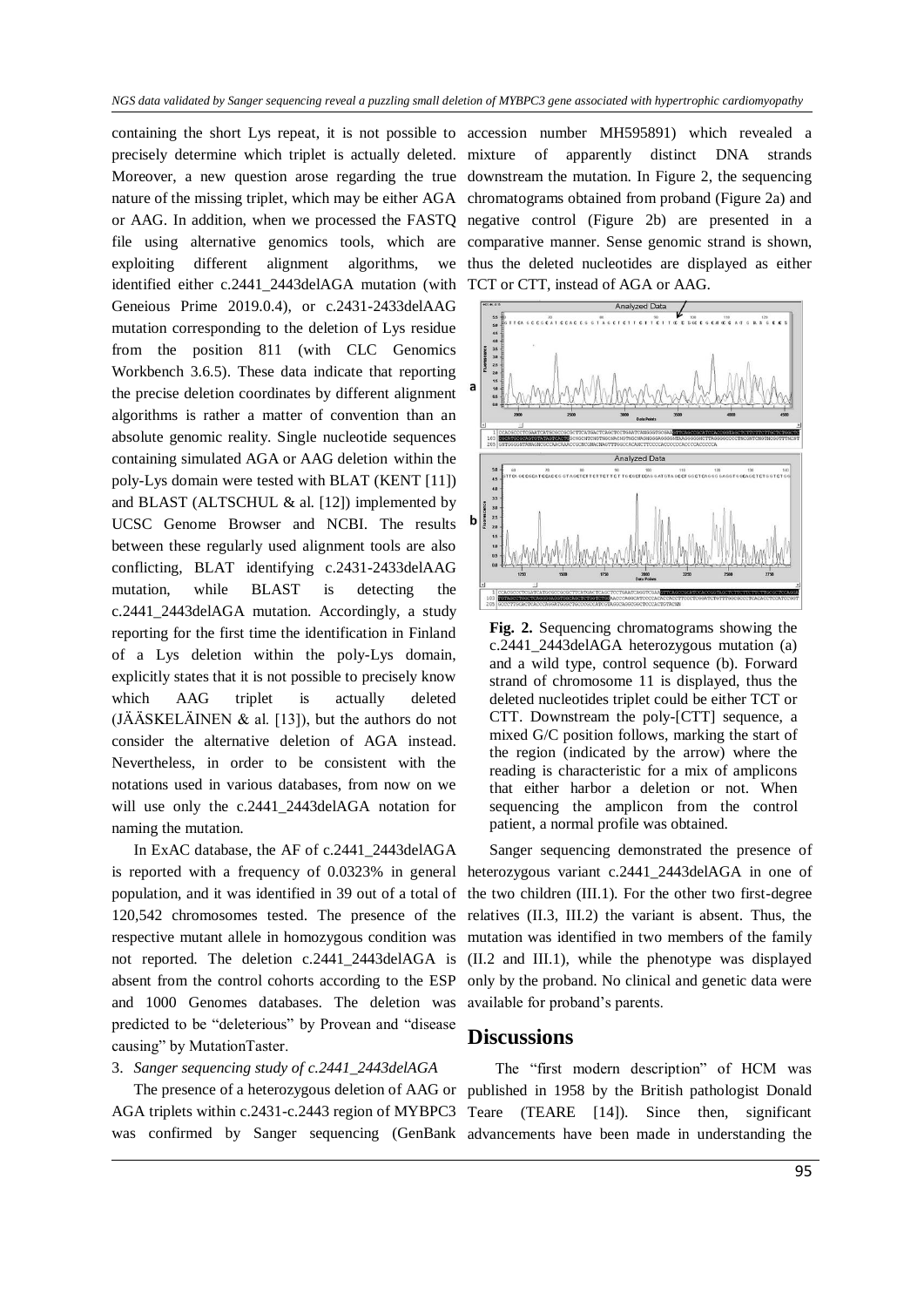pathogenesis of this disorder, due to both the development of the field of cardiac imaging and the progress made with the analysis of human genome. Studies conducted so far have clearly demonstrated the implication of the genes coding for sarcomeric proteins in the disease aetiology, among them MYBPC3 having a central role (BONNE & al. [15], WATKINS & al. [16], VAN DRIEST & al. [17], VAN DRIEST & al. [18], COPPINI & al. [19], GESKE & al. [20]).

According to our data, this is the first study that identifies the c.2441\_2443delAGA mutation in association with an HCM Romanian patient. A particular aspect of the DNA mutation is that, although it is not possible to know which nucleotide triplet is actually missing, it determines the net deletion of a Lys residue. Assuming that MiSeq Reporter analysis identifies the c.2441\_2443delAGA deletion, the mutation may also restore the Serine codon from the residues of the two adjacent codons, as it is detailed in Figure 1.

Once a potential causal mutation is identified, the key point is to analyze its clinical significance. The differential diagnosis between a pathogenic variant and a rare variant with no clinical significance is not easy. The use of NGS led to an increased likelihood of detecting variants of uncertain significance (VUS) which are difficult to interpret. In an era where targeted gene sequencing and whole exome sequencing are routinely used, it is essential not only to centralize the resulting data, but also to analyze it in a standardized manner. Moreover, in the particular case of hereditary cardiac diseases, this aspect is of extended importance, since the result of genetic testing triggers specific interventions not only on proband, but also on first-degree relatives. Overdiagnosis based on a false-positive genetic test may result in inappropriate therapeutic measures and severe complications, as shown by a recent study conducted at a well-known clinic from the United States (GABA & al. [21]).

For variant classification in terms of clinical significance, we used the ACMG/AMP criteria (RICHARDS & al. [22]). Analyzing our data, we decided that c.2441\_2443delAGA fulfils the following pathogenic criteria:

(absent from the control population),

• one supporting evidence of pathogenicity - PP3 (the harmful effect on the gene or its product is impossible, as revealed by the bioinformatics analysis supported by multiple in silico tools).

These criteria alone were insufficient to classify the variant as likely pathogenic or pathogenic. The mutation c.2441\_2443delAGA in MYBPC3 gene has been identified in several patients affected with HCM, but also in unaffected adult relatives (JÄÄSKELÄINEN & al. [13], ANDERSEN & al. [23], VAN DRIEST & al. [17], CARDIM & al. [24], SONG & al. [25], ZELLER & al. [26], BAHRUDIN & al. [27], EHLERMANN & al. [28]). Additional statistics has been provided by two private laboratories: Oxford Medical Genetics Laboratories (OMGL) in the United Kingdom and the Partners Healthcare Laboratory of Molecular Medicine (LMM) in the United States. According to data reported by the OMGL, the mutation was identified in eight HCM patients out of a total of 3,267 and was classified as likely pathogenic, while of the 2,912 HCM patients tested by LMM, it was identified in two cases, being classified as VUS (WALSH & al. [29]). In summary, the mutation c.2441\_2443delAGA was identified in 10 patients with HCM in a 6,179 cohort, with a frequency of 0.16%.

One of the limitations of our study is the small number of family members and the lack of the allele segregation. Still, the existence of a normal phenotype does not exclude a subsequent onset of the disorder, especially in the case of the son detected positive for mutation, knowing that the initial diagnosis of the disease is on average in the fourth decade of life. In line with the recommendations issued by ESC, annual clinical evaluation for both children and the proband's brother will be performed.

#### **Conclusions**

• one moderate evidence of pathogenicity - PM2 studies yielding robust data are required to support Our study reports for the first time the identification of c.2441\_2443delAGA variant in the MYBPC3 gene in a Romanian patient with HCM. Presently, there are insufficient arguments for classifying the mutation as disease causing one. Further family segregation analysis and functional reclassification of the identified variant. On the other hand, the precise mapping of the mutation is with various specific tools.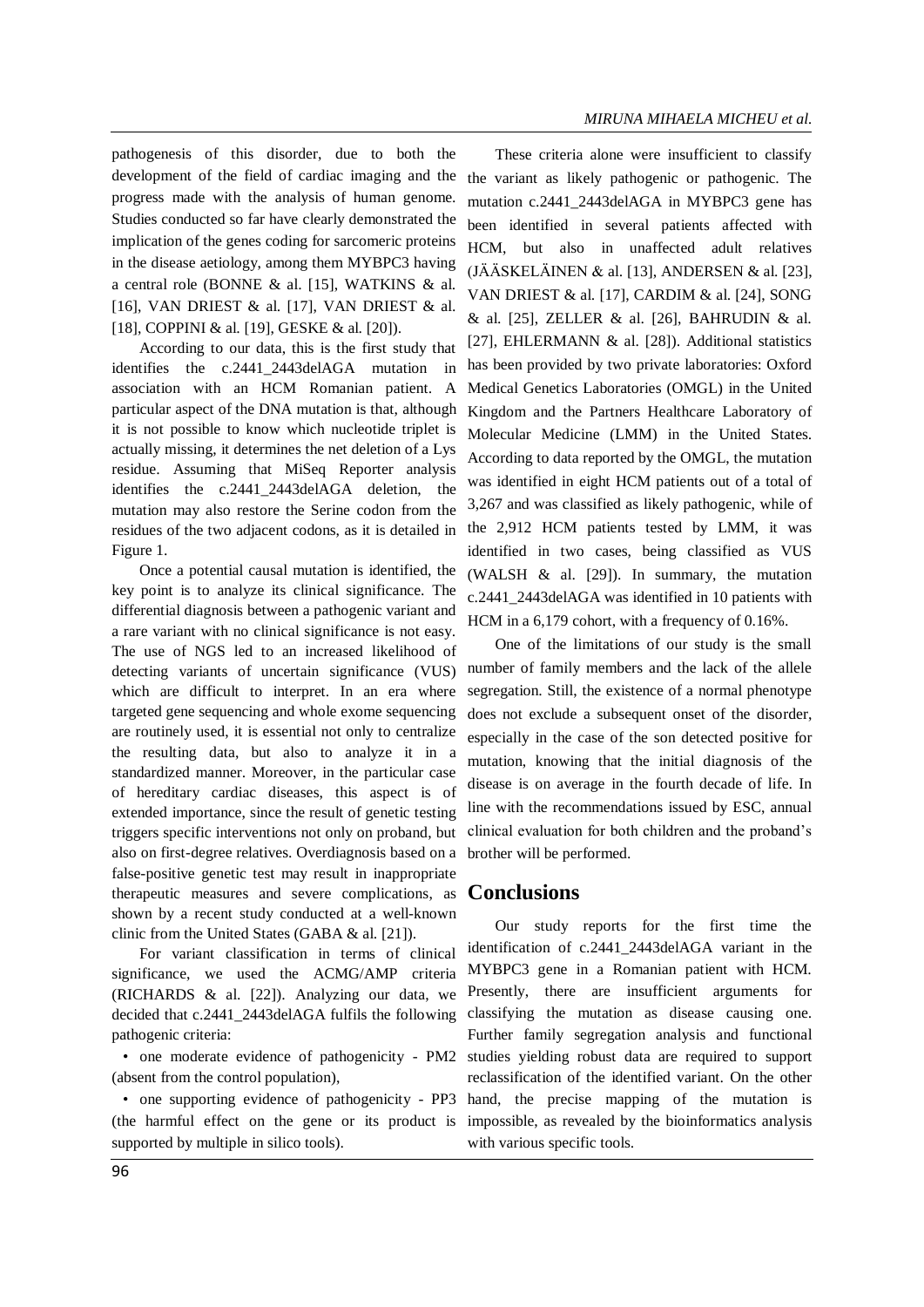#### **Conflict of interest disclosure**

There are no known conflicts of interest in the publication of this article. The manuscript was read and approved by all authors.

#### **Compliance with ethical standards**

Any aspect of the work covered in this manuscript has been conducted with the ethical approval of all relevant bodies and that such approvals are acknowledged within the manuscript.

#### **Acknowledgments**

This work was supported by CREDO Project - ID: 49182, financed by the National Authority of Scientific Research and Innovation, on behalf of the Romanian Ministry of European Funds - through the Sectoral Operational Program "Increasing of Economic Competitiveness", Priority Axis 2, Operation 2.2.1 (SOP IEC  $-A2-0.2.2.1-2013-1$ ) and co-financed by the 8. European Regional Development Fund.

### **References**

- 1. B.J. MARON, Sudden death in young athletes. N Engl J Med, 349 (11), 1064, 1075 (2003).
- 2. S.G. PRIORI and C. BLOMSTROM-LUNDQVIST, 2015 European Society of Cardiology Guidelines for the management of patients with ventricular arrhythmias and the prevention of sudden cardiac death summarized by co-chairs. Eur Heart J, 36 (41), 2757, 2759 (2015).
- 3. B.J. MARON, S.R. OMMEN, C. SEMSARIAN, P. SPIRITO, I. OLIVOTTO and M.S. MARON, Hypertrophic cardiomyopathy: present and future, with translation into contemporary cardiovascular medicine. J Am Coll Cardiol, 64 (1), 83, 99 (2014).
- 4. A.J. Marian, Modifier genes for hypertrophic cardiomyopathy. Curr Opin Cardiol, 17 (3), 242, 252 (2002).
- 5. A.J. MARIAN, E. BRAUNWALD, Hypertrophic Cardiomyopathy: Genetics, Pathogenesis, Clinical Manifestations, Diagnosis, and Therapy. Circ Res, 121 (7), 749, 770 (2017).
- 6. P.M. ELLIOTT, A. ANASTASAKIS, M.A. BORGER, M. BORGGREFE, F. CECCHI, P. CHARRON, A.A. HAGEGE, A. LAFONT, G.

LIMONGELLI, H. MAHRHOLDT, W.J. MCKENNA, J. MOGENSEN, P. NIHOYANNOPOULOS, S. NISTRI, P.G. PIEPER, B. PIESKE, C. RAPEZZI, F.H. RUTTEN, C. TILLMANNS, H. WATKINS, 2014 ESC Guidelines on diagnosis and management of hypertrophic cardiomyopathy: The Task Force for the Diagnosis and Management of Hypertrophic Cardiomyopathy of the European Society of Cardiology (ESC). Eur Heart J, 35 (39), 2733, 2779 (2014).

- 7. R. Walsh, R. Buchan, A. Wilk, S. John, L.E. Felkin, K.L. Thomson, T.H. Chiaw, C.C.W. Loong, C.J. Pua, C. Raphael, S. Prasad, P.J. Barton, B. Funke, H. Watkins, J.S. Ware and S.A. Cook, Defining the genetic architecture of hypertrophic cardiomyopathy: re-evaluating the role of non-sarcomeric genes. Eur Heart J, 38 (46), 3461, 3468 (2017).
	- 8. H. LI, Aligning sequence reads, clone sequences and assembly contigs with BWA-MEM. arXiv:1303.3997v1 [q-bio.GN] (2013).
- 9. M. LEK, K.J. KARCZEWSKI, E.V. MINIKEL, K.E. SAMOCHA, E. BANKS, T. FENNELL, A.H. O'DONNELL-LURIA, J.S. WARE, A.J. HILL, B.B. CUMMINGS, T. TUKIAINEN, D.P. BIRNBAUM, J.A. KOSMICKI, L.E. DUNCAN, K. ESTRADA, F. ZHAO, J. ZOU, E. PIERCE-HOFFMAN, J. BERGHOUT, D.N. COOPER, N. DEFLAUX, M. DEPRISTO, R. DO, J. FLANNICK, M. FROMER, L. GAUTHIER, J. GOLDSTEIN, N. GUPTA, D. HOWRIGAN, A. KIEZUN, M.I. KURKI, A.L. MOONSHINE, P. NATARAJAN, L. OROZCO, G.M. PELOSO, R. POPLIN, M.A. RIVAS, V. RUANO-RUBIO, S.A. ROSE, D.M. RUDERFER, K. SHAKIR, P.D. STENSON, C. STEVENS, B.P. THOMAS, G. TIAO, M.T. TUSIE-LUNA, B. WEISBURD, H.H. WON, D. YU, D.M. ALTSHULER, D. ARDISSINO, M. BOEHNKE, J. DANESH, S. DONNELLY, R. ELOSUA, J.C. FLOREZ, S.B. GABRIEL, G. GETZ, S.J. GLATT, C.M. HULTMAN, S. KATHIRESAN, M. LAAKSO, S. MCCARROLL, M.I. MCCARTHY, D. MCGOVERN, R. MCPHERSON, B.M. NEALE, A. PALOTIE, S.M. PURCELL, D. SALEHEEN, J.M. SCHARF, P. SKLAR, P.F. SULLIVAN, J.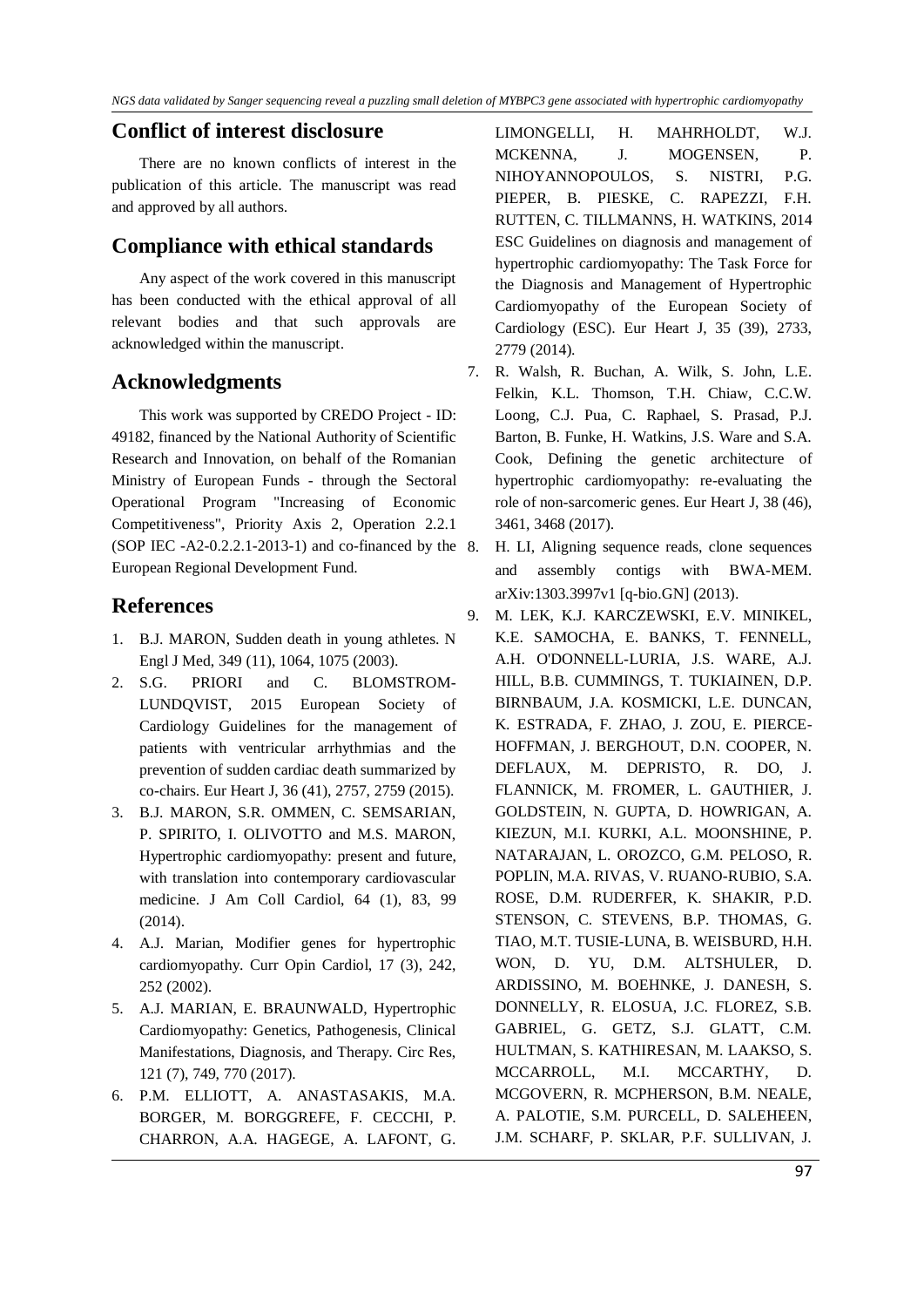TUOMILEHTO, M.T. TSUANG, H.C. WATKINS, J.G. WILSON, M.J. DALY, D.G. MACARTHUR and Exome Consortium, Analysis of protein-coding genetic variation in 60,706 humans. Nature, 536 (7616), 285, 291 (2016).

- MILLER and A.P. CHAN, Predicting the Functional Effect of Amino Acid Substitutions and Indels. PLoS ONE, 7 (10), e46688 (2012).
- 11. W.J. KENT, BLAT the BLAST-like alignment tool. Genome Res, 12 (4), 656, 664 (2002).
- 12. S.F. ALTSCHUL, W. GISH, W. MILLER, E.W. MYERS and D.J. LIPMAN, Basic local alignment search tool. J Mol Biol, 215, 403, 410 (1990).
- 13. P. JAASKELAINEN, J. KUUSISTO, R. MIETTINEN, P. KARKKAINEN, S. KARKKAINEN, S. HEIKKINEN, P. PELTOLA, J. PIHLAJAMAKI, I. VAUHKONEN and M. LAAKSO, Mutations in the cardiac myosinbinding protein C gene are the predominant cause of familial hypertrophic cardiomyopathy in eastern Finland. J Mol Med, 80 (7), 412, 422 (2002).
- 14. D. Teare, Asymmetrical hypertrophy of the heart in young adults. Br Heart J, 20 (1), 1, 8 (1958).
- 15. G. BONNE, L. CARRIER, J. BERCOVICI, C. CRUAUD, P. RICHARD, B. HAINQUE, M. GAUTEL, S. LABEIT, M. JAMES, J. BECKMANN, J. WEISSENBACH, H.P. VOSBERG, M. FISZMAN, M. KOMAJDA and K. SCHWARTZ, Cardiac myosin binding protein-C gene splice acceptor site mutation is associated with familial hypertrophic cardiomyopathy. Nat 23. P.S. Genet, 11 (4), 438, 440 (1995).
- 16. H. WATKINS, D. CONNER, L. THIERFELDER, J.A. JARCHO, C. MACRAE, W.J. MCKENNA, B.J. MARON, J.G. SEIDMAN and C.E. SEIDMAN, Mutations in the cardiac myosin binding protein-C gene on chromosome 11 cause familial hypertrophic cardiomyopathy. Nat Genet, 11 (4), 434, 437 (1995).
- 17. S.L. VAN DRIEST, V.C. VASILE, S.R. 24. N. CARDIM, A. PERROT, S. SANTOS, P. OMMEN, M.L. WILL, A.J. TAJIK, B.J. GERSH and M.J. ACKERMAN, Myosin binding protein C mutations and compound heterozygosity in

hypertrophic cardiomyopathy. J Am Coll Cardiol, 44 (9), 1903, 1910 (2004).

- Aggregation 18. S.L. VAN DRIEST, S.R. OMMEN, A.J. TAJIK, B.J. GERSH and M.J. ACKERMAN, Sarcomeric genotyping in hypertrophic cardiomyopathy. Mayo Clin Proc, 80 (4), 463, 469 (2005).
- 10. Y. CHOI, G.E. SIMS, S. MURPHY, J.R. 19. R. COPPINI, C.Y. HO, E. ASHLEY, S. DAY, C. FERRANTINI, F. GIROLAMI, B. TOMBERLI, S. BARDI, F. TORRICELLI, F. CECCHI, A. MUGELLI, C. POGGESI, J. TARDIFF and I. OLIVOTTO, Clinical phenotype and outcome of hypertrophic cardiomyopathy associated with thinfilament gene mutations. J Am Coll Cardiol, 64 (24), 2589, 2600 (2014).
	- 20. J.B. GESKE, S.R. OMMEN and B.J. GERSH, Hypertrophic Cardiomyopathy: Clinical Update. JACC Heart Fail, 6 (5), 364, 375 (2018).
	- 21. P. GABA, J.M. BOS, B.C. CANNON, Y.M. CHA, P.A. FRIEDMAN, S.J. ASIRVATHAM and M.J. ACKERMAN, Implantable cardioverterdefibrillator explantation for overdiagnosed or overtreated congenital long QT syndrome. Heart Rhythm, 13 (4), 879, 885 (2016).
	- 22. S. RICHARDS, N. AZIZ, S. BALE, D. BICK, S. DAS, J. GASTIER-FOSTER, W.W. GRODY, M. HEGDE, E. LYON, E. SPECTOR, K. VOELKERDING, H.L. REHM and A.L.Q.A. Committee, Standards and guidelines for the interpretation of sequence variants: a joint consensus recommendation of the American College of Medical Genetics and Genomics and the Association for Molecular Pathology. Genet Med, 17 (5), 405, 424 (2015).
	- ANDERSON, O. HAVNDRUP, H. BUNDGAARD, L. A. LARSEN, J. VUUST, A. K. PEDERSEN, K. KJELDSEN and M. CHRISTIANSEN, Genetic and phenotypic characterization of mutations in myosin-binding protein C (MYBPC3) in 81 families with familial hypertrophic cardiomyopathy: total or partial haploinsufficiency. Eur J Hum Genet, 12 (8), 673, 677 (2004).
	- MORGADO, M. PADUA, S. FERREIRA, R.P. REIS, C. MONTEIRO, T. FERREIRA, J.M. CORREIA and K.J. OSTERZIEL, Hypertrophic